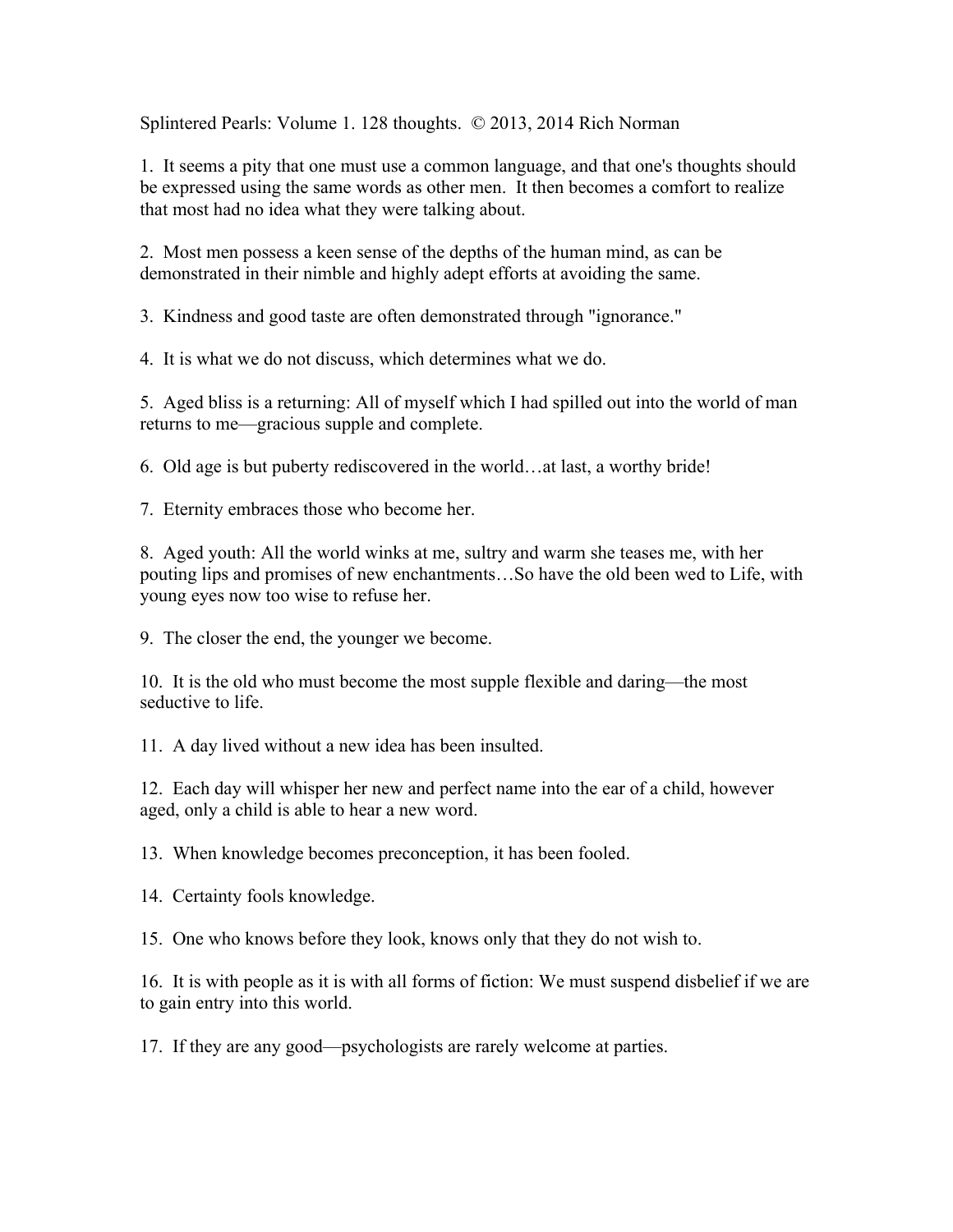18. A pretty face–– Often we are seduced here, so as not to be repelled there…we are attracted toward the future so as to flee the past, "How pretty it would be never to see you again!"

19. We seek beauty on the heels of our ugliness.

20. Only one who has charmed all that is ugly within them, knows true beauty.

21. Beauty is the province of those who understand: ugliness is but beauty preserved…waiting to be known.

22. Value judgements betray ignorance.

23. Morality is the crutch of a crippled intellect.

24. A value judgement is a judgement of little value.

25. That which is subjective is necessarily that which is most keenly felt, and unimportant.

26. My fellow man is repulsive only in so much as I accept the proposition of our fellowship.

27. Here is the hope of Man: Let us try something new!

28. I have not abandoned the hope of mankind––I believe he can still be replaced.

29. The hope of Man: That Mankind can be replaced from within his own ranks, surpassed from within, his past swallowed into an unknown…only a new path might find worth in this old name.

30. The hope of Man is an unknown: an anti-tradition.

31. Mankind is a teeming disease, sustained in the dank shrine of cultural memory.

32. Every hopeful new thought for mankind is but a wound to tradition.

33. Tradition is error deified.

34. Tradition: As pride is erroneous, so are we most proud of our errors.

35. Tradition: Hubris found after the fact.

36. The most valuable connection one can have to mankind, is to point out something new.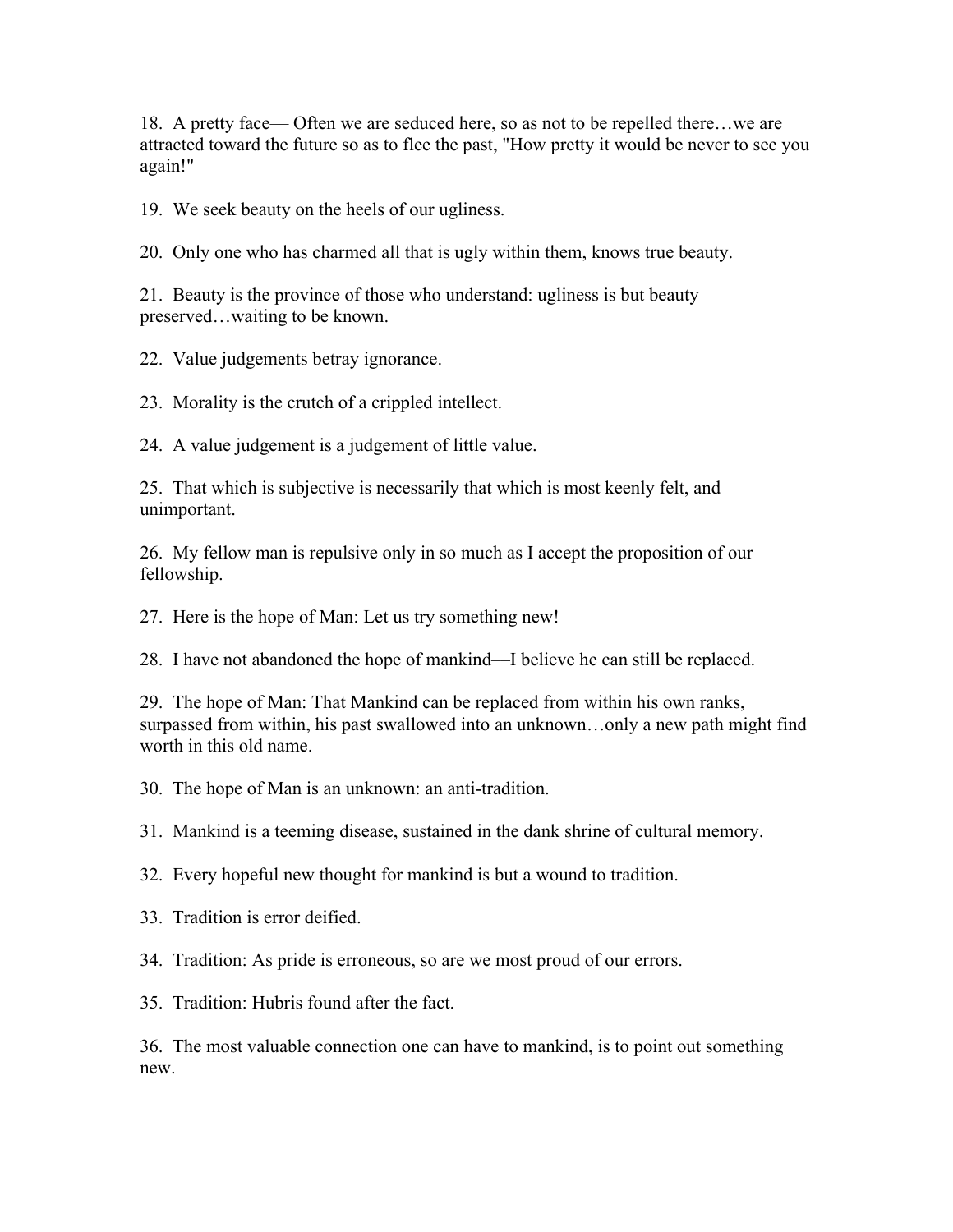37. The community of man has provided us with one thing––a point of departure, a starting place, an anti-example, a source point for a reaction, a bent compass needle which can be uniformly disregarded, and so, reliably points to something better.

38. All the highest cultural and artistic achievements of Man are the result of a singular superior vision, an overcoming of human mediocrity.

39. Excellence is undemocratic.

40. Excellence compromises nothing save compromise itself.

41. Excellence is unforgiving, compromise is unforgivable.

42. True love of mankind is not expressed as love of man, or kindness toward him, but rather, as the will to overcome both.

43. An honest appraisal: He who no longer conceals his hate, his lust and his love, has become moral.

44. Morality, in so much as the concept is still useful, should be indistinguishable from nakedness.

45. Most men believe it is their morality which "contains" their hate, and so must admit, morality is a hateful thing.

46. It is in Man's disgrace with his own appetites that his morality is born, the devil himself summoned up in the mistaken wish to purify our soul...

47. One who loves himself no longer summons the devil to speak the name of Man.

48. It is in the judgement of shame, that our appetites become eternally seductive.

49. To deny a truth, is to grant it eternal province over your soul.

50. That there is still nothing up above Man––that alone is sin.

51. Mankind always waits, waits for itself to catch up to itself…waits to be affirmed by the very community his better spirit is to overcome.

52. Of companionship: Iconoclasts look backwards––new seas have no idols…for there is no land upon which they might be built.

53. A truly new idea insults all of history by having no relation to it…or at least not one which can be comfortably acknowledged.

54. Tradition and intelligence are inversely proportional.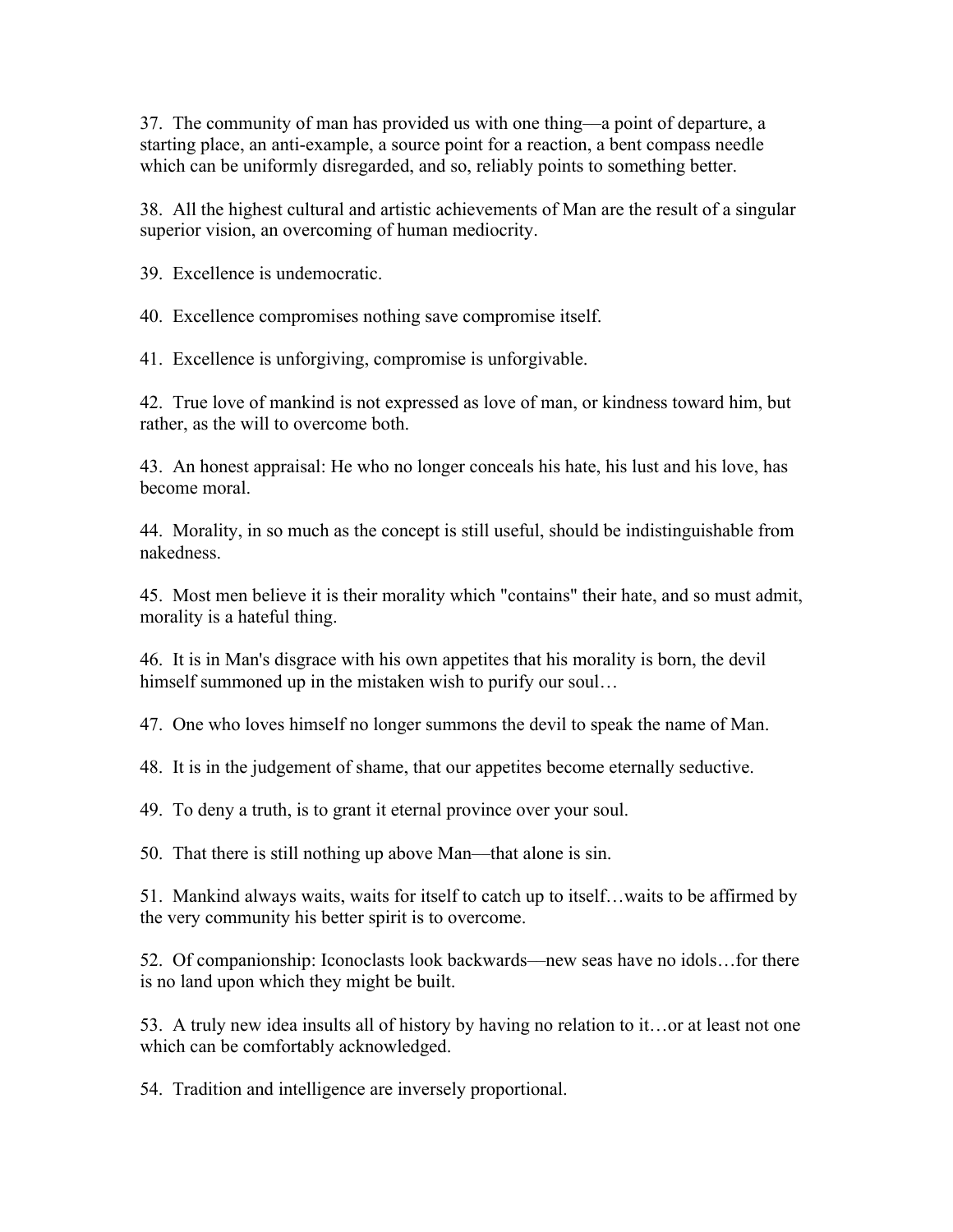55. Often, survival is a wise fool…How wise is one who is content not to know!

56. Why we write: One whose views are in advance of his cultures ideas, is wisest to remain concealed in the ignorance of his time. Posterity might acknowledge what humanity as of yet can not.

57. A wise man's soul is best sung as posthumous verse…Now perhaps, you are ready?

58. The note of an honest Man's soul sounds sour to the age in which he lives.

59. Self belief: The belief in an illusion is the foundation of all human achievement.

60. The potential of humanity is either a self fulfilling paradox, or a disappointment with which we are most familiar.

61. Only one who is intimately familiar with what is most detestable in himself, can become truly elevated…Never trust any angel who does not know where the devil lives.

62. Only those whose heels are long flat from stepping through valleys, have strength or virtue enough to sustain the heights.

63. It is the fallen angel who knows the true path to mountain tops.

64. Heaven is but hell, better understood.

65. Reflections on childhood and maturity: My life has been a complex mistake born of a simple misunderstanding.

66. Insight––to rearrange a simple thing has an overarching effect which appears as complexity.

67. When a complex problem synchronously unfolds, we have uncovered the simplicity at its root.

68. Observe what reoccurs as a consequence of one's failures, and uncover the reason for them.

69. Observe the effects of Chance, and spot the intentions which precede her.

70. When error follows us, it is error we desire.

71. When we revisit a pain, we must wonder, what strength, what reason provokes us to seek such company?

72. To have met the same ruinous result throughout life, is to have met your desires.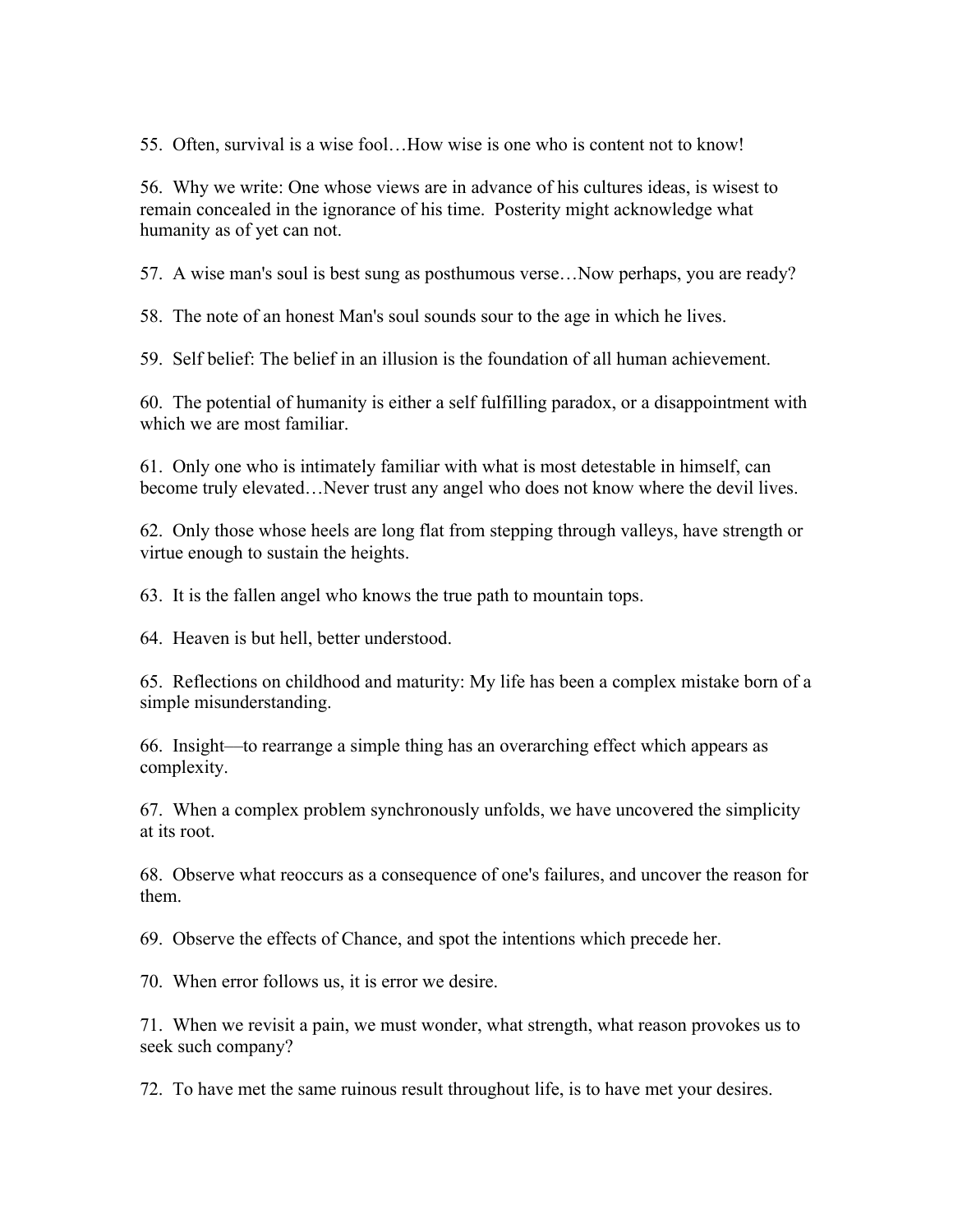73. An aged virtue: It is only late in life that a strong man becomes weak and wise enough to see the virtue of happiness.

74. On mental determinism: In affairs of the mind we are all unknown Gods. See the consequences of our actions and understand what this god has designed.

75. All effects are causes, all outcomes are intentions––in a godly world.

76. When we see the effects of our problems––the causes lie here.

77. It is in the effect that the cause is made plain.

78. One is either honest, or reasonable.

79. Truth is most seductive to the very strong and the very ill…one can afford her, the other can not afford to be without her.

80. Conscience is an order of masochism. Once embedded in one's own arm, we question the need for teeth––and find virtue.

81. Strength may be an inconvenient instinct.

82. A formula for mischief: It seems as if when we feel sufficiently guilty about our instincts, they will disappear...and they do!—but then where are they?

83. The guilt which follows a man is but dread of self knowledge.

84. Anyone possessed of empathy, has earned a-moral right.

85. In dealing with our fellow man, a moral code is the greatest hinderance to moral behavior. What better place to hide!

86. Of the wound: Fear not thine wrath … the fury which we spend in a just day, may then, find harvest in forgetting.

87. All instincts have a purpose. One must wonder that they chafe…and why?

88. To whose ends do we find ourselves detestable…have you herd?

89. We may accept or reject an instinct––but let us first ask who is offended.

89. Of man: How much have I spent to tolerate you?—how much self-love?

90. Every instinct can be brought to serve the nobility of creation.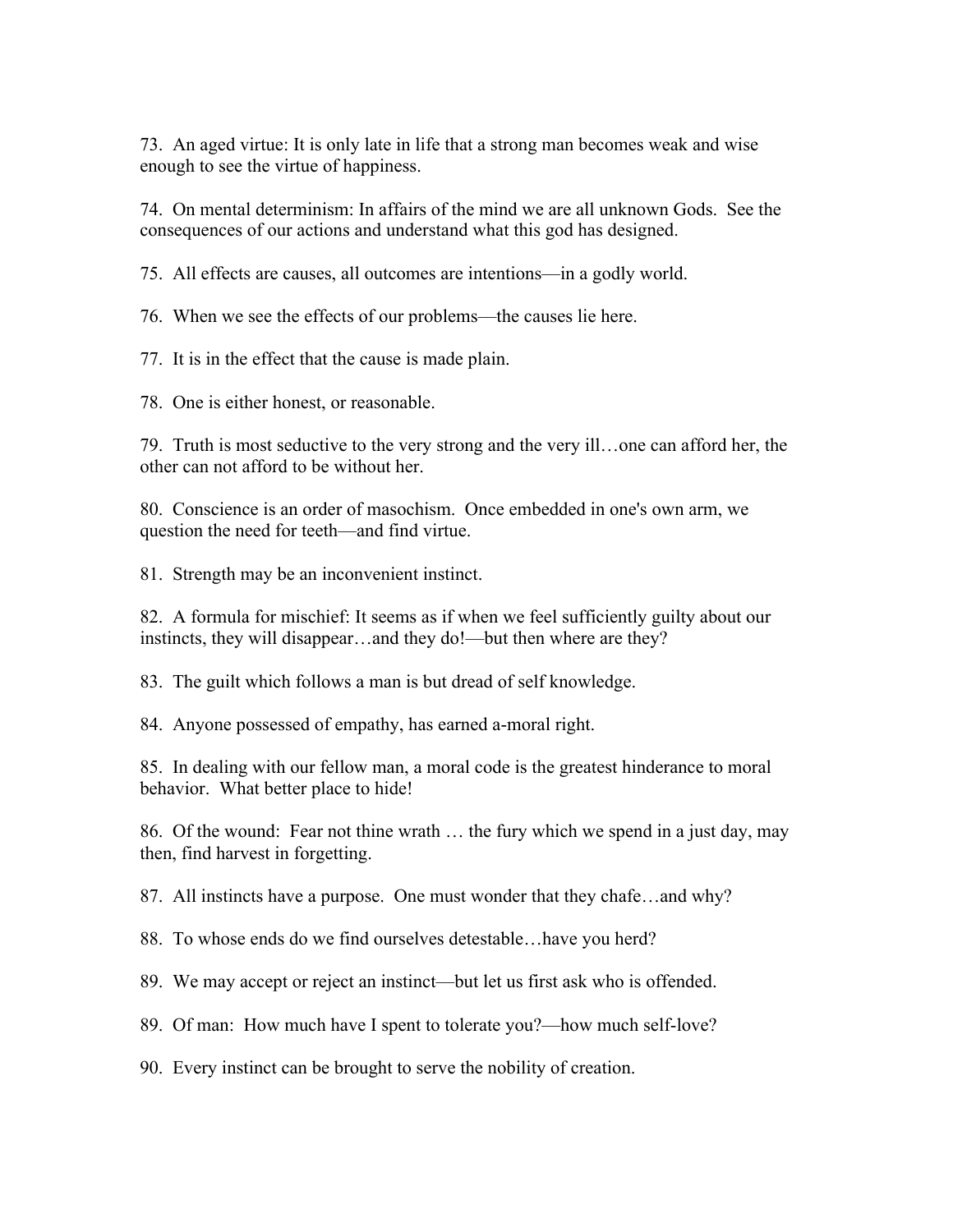91. Man should be disgusted with his lack of ascending characteristics…the absence of cheerful inventiveness and intellectual curiosity, rather than reserving his shame for his strength.

92. Morality lies in our inability to understand the question. Both aspects: moral and immoral––coincide to form the molecule…a necessary hypocrisy.

93. Morality is often rationalization for immoral behavior, sometimes to others, sometimes to ourselves under the virtuous name of sacrifice. That guilt which morality creates, she might best quench.

94. Empathy is morality unsullied.

95. That which is truly contemptible is untouched by empathy, and leaves her unsoiled.

96. Truth dwells in the case, and not the code.

97. The rule is the common yardstick, and is better for slapping the truth than measuring her.

98. It seems only conscience can take the sweetness from victory, and we might remember that in primitive times it was even more so, an external impingement, a matter of taboo, of "superstition"––and so what of conscience?

99. It is through conscience, that the herd, is heard within.

100. Society is based on mutually insured emasculation.

101. It is in common fear that the common good is asserted.

102. We are protected from a menace by society...Society!

103. Society is a protection racket.

104. "That which has not been spilt, can not be spoilt."––a fools comfort.

105. Let time hold what the day can not––so do we create.

106. On reclaiming the past: To breathe into a knotted ghost, a corpse flowering and bruised, and find it rise into warmth and a living golden sun.

107. The future is a voluptuous fantom alluring and imploring, calling ever forward with damp eyes of mad hope, for even…the future.

108. The future is hopeful for those who need it and create it within themselves. Those who are able—deserve her.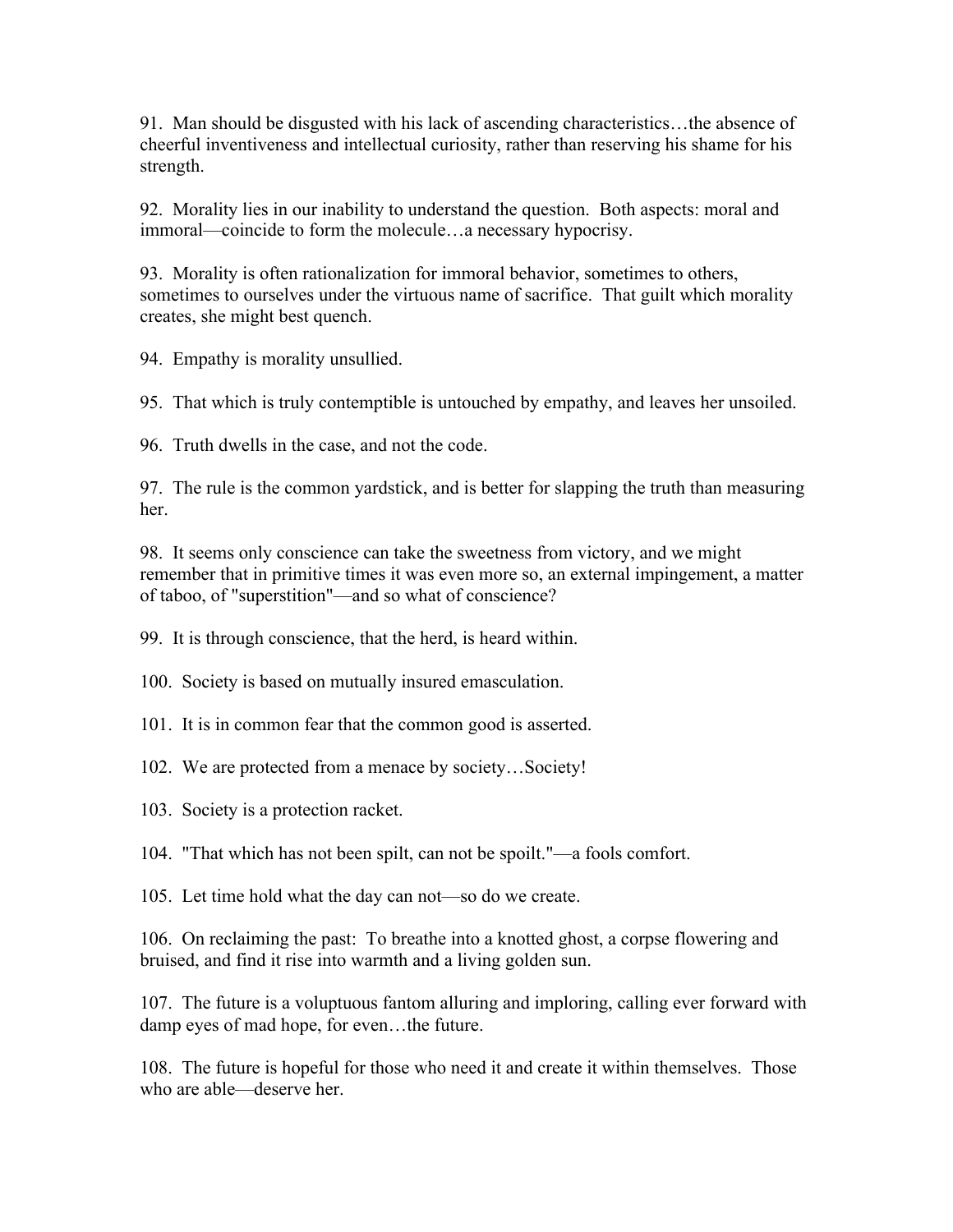109. Tis not the pain in my breast that finds sorrow, but the joy it holds unspent.

- 110. The spirit released rains gladly unknowing.
- 111. Doubt is the comfort of memory brought to rule.
- 112. Wisdom hobbles those it does not unfetter.
- 113. To live by rule, is to imagine the blame lies elsewhere.
- 114. It is we who rule, whatever the rule may be.

115. Permission comes without shame: First we understand, "Everything is yours"––only then can we begin to choose.

116. The blow be doubly sharp, when the hand be thine own.

117. With freedom comes little question of the cause, and less the consequence.

- 118. All fate does shape the affairs of Man, as the affairs of man unto himself.
- 119. Wisdom finds place in strength for all things––even aberrance.
- 120. Aberrance uncoiled is strength revealed.
- 121. Within sickness is still health's germ…and twice its purpose often found.

122. The sun spilt fresh across heaven's cheek, a blossoming tear, painful and ecstatic, beauty's fresh wound––so does Life unfold herself to those who find her most precious.

123. To understand one's self, fully, from moment to moment, to know your own blessed and obscene poetry in daylight, and baptize it shameless, is a bliss and a curse––The former as a promise kept unto one's self, the latter of the sure knowledge that you will be misunderstood; as it is through that certain error––those who"understand" you survive.

124. The heart unfolds everything for those willing to look: Poetic license is a merciful blindness, a lie placed before an obscene truth.

125. Faulty eyesight: Poetry is a sort of knowledge which demonstrates its prowess by avoiding those topics it has sense enough not to know aloud, and to obscure the rest. Poetry's appeal lies in her poor vision.

126. When one uses the tug of poetry's heartstrings for focused ends, the effect is a wicked disregard for the expectations of the reader, and offers up to them, either an assault, or the highest compliment.